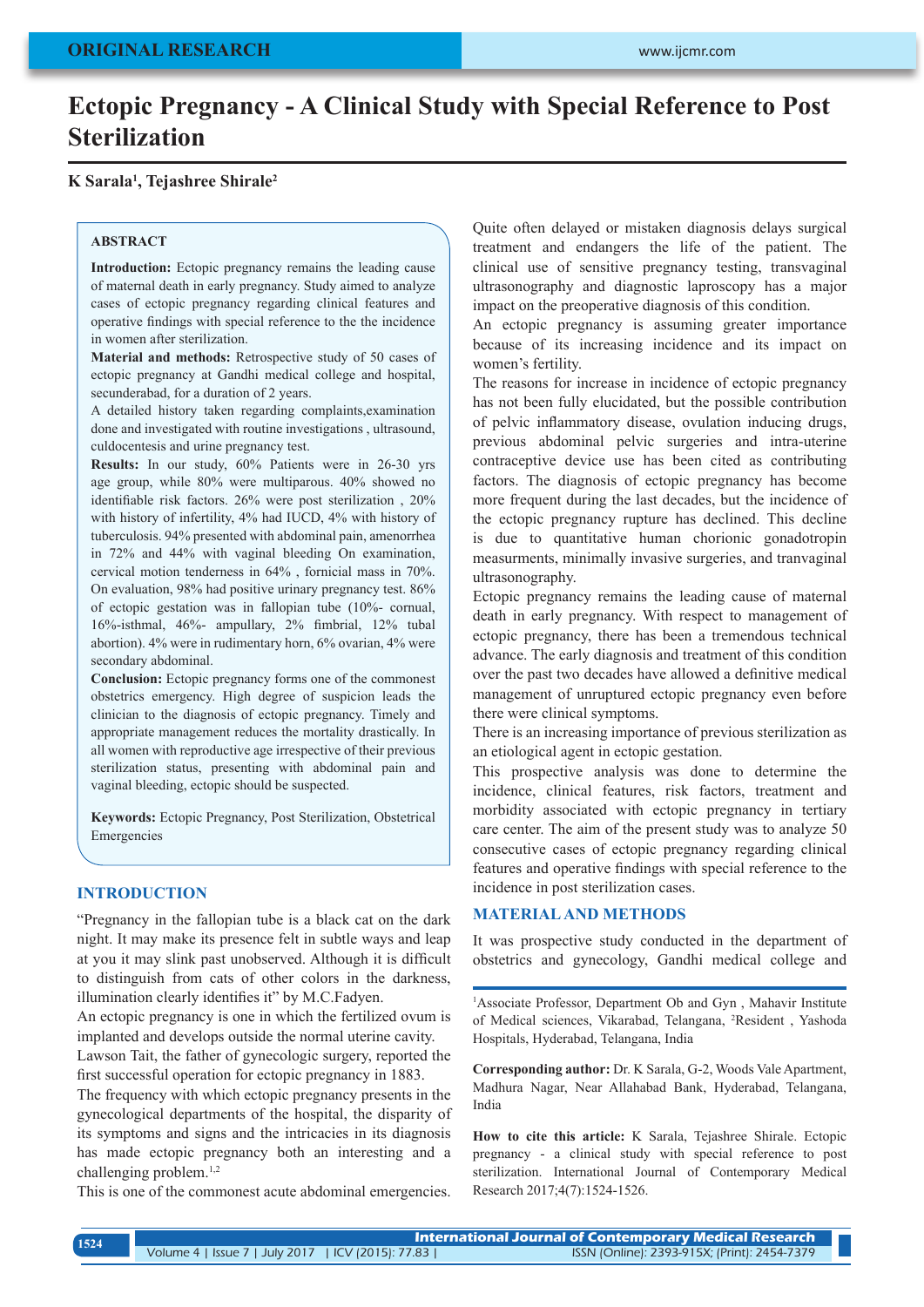hospital, for period of 2 years. 50 cases of ectopic pregnancy were diagnosed and recruited for the study after taking their consent for participation.

**Inclusion criteria:** All the cases diagnosed as ectopic pregnancy admitted to Gandhi medical college and hospital, during study period of 2 years.

**Exclusion criteria:** All intrauterine pregnancy.

#### **Methodology**

Detailed history including age, socioeconomic status, and history suggestive of risk factors for ectopic pregnancy, menstrual and obstetrics history were taken. General, systemic, abdominal, vaginal examination was done. Informed consent was taken and data were recorded on the proforma. Apart from routine surgical profile, urine pregnancy test, culdocentesis, transvaginal sonography were done.

#### **RESULTS**

The average incidence in this study was 28.5 years with the youngest 21 years and oldest 45 years.

In the present study 10 patients were primigravida and 40 were multiparae. Most of the patients were from low socioeconomic strata and were from rural areas.

Thus 40% had no identifiable risk factors. While 26% were post tubectomy. Thus in all women with reproductive age group irrespective of their previous sterilization status, ectopic should be suspected (table-1).

94% had abdominal pain as presenting complaint, 72% had amenorrhea, 44% with vaginal bleeding.

Some cases can present with urinary symptoms like retention of urine. Some patients can even complain of shoulder pain due to diaphragmatic irritation by haemoperitoneum (table-2).

Thus 98% had positive urine pregnancy test showing high accuracy for diagnosis of ectopic pregnancy with other signs and symptoms. 76% presented with pallor, all the patients needed on an average 2-3 units of blood transfusion. 76% with abdominal tenderness and 64% had tenderness of cervical movements. Even though 12% present with shock, the mortality is nil because of immediate laparotomy and blood transfusion (table-3).

The commonest site of ectopic gestation is found to be in the tube (86%). In the tubes, ampullary region was the commonest site with 46%. Of the total 50 cases, 4 were unruptured ectopic pregnancies, out of which 3 were in ampullary region, one in fimbrial part. Tubal abortion was noted in 12% of cases (table-4).

## **DISCUSSION**

The rapid increase in the incidence of ectopic pregnancy has been ascribed to an increase in sexually transmitted disease's and resultant tubal disease.<sup>2</sup> The most convincing evidence that PID is the major cause of ectopic pregnancy comes from the work of westrom colleagues who have reported a sevenfold increase in the ectopic pregnancy rate in women with laparoscopically proven salpingitis.<sup>2</sup>

| Sr.                                                      | <b>Predisposing factors</b>        | No of          | $\frac{0}{0}$ |  |
|----------------------------------------------------------|------------------------------------|----------------|---------------|--|
| No.                                                      |                                    | patients       |               |  |
| 1                                                        | No identifiable risk factors       | 20             | 40%           |  |
| $\overline{2}$                                           | Post M.T.P.                        | 3              | 6%            |  |
| 3                                                        | Post tubectomy                     | 13             | 26%           |  |
| $\overline{4}$                                           | History of infertility             | 10             | 20%           |  |
|                                                          | Primary                            | 6              | 12%           |  |
|                                                          | Secondary                          | 4              | 18%           |  |
| 5                                                        | Use of IUCD                        | $\overline{2}$ | $4\%$         |  |
| 6                                                        | History of tuberculosis            | $\mathfrak{D}$ | $4\%$         |  |
| 7                                                        | Use of oral contraceptive pills    | Nil            |               |  |
| 8                                                        | Repeat ectopic                     | 3              | 6%            |  |
| 9                                                        | History of white discharge         | 6              | 12%           |  |
| 10                                                       | Family history of tuberculosis     | 1              | $2\%$         |  |
| 11                                                       | History of abdomino-pelvic surgery |                | $2\%$         |  |
| 12                                                       | <b>VDRL</b> positive               | $\overline{2}$ | $4\%$         |  |
| Table-1: Showing the risk factors in patients of ectopic |                                    |                |               |  |
| pregnancy                                                |                                    |                |               |  |

| Sr.                                                     | <b>Presenting symptoms</b>         | <b>Number</b> | $\frac{0}{0}$ |
|---------------------------------------------------------|------------------------------------|---------------|---------------|
| No.                                                     |                                    | of            |               |
|                                                         |                                    | patients      |               |
| 1                                                       | Abdominal pain                     | 47            | 94%           |
| $\overline{2}$                                          | Amenorrhea                         | 36            | 72%           |
| 3                                                       | Vaginal bleeding                   | 22            | 44%           |
| $\overline{4}$                                          | Nausea, vomiting                   | 29            | 58%           |
| 5                                                       | Syncope                            | 20            | 40%           |
| 6                                                       | Fever                              |               | 14%           |
| 7                                                       | Retention of urine                 |               | $2\%$         |
| 8                                                       | No symptoms (incidentally          |               | $2\%$         |
|                                                         | diagnosed during minilaprotomy for |               |               |
|                                                         | tubectomy)                         |               |               |
| 9                                                       | Shoulder pain                      |               | $2\%$         |
| <b>Table-2:</b> Analysis of presenting clinical picture |                                    |               |               |

| Sr.                              | <b>Presenting sign</b>           | No. of   | $\frac{0}{0}$ |  |
|----------------------------------|----------------------------------|----------|---------------|--|
| No.                              |                                  | patients |               |  |
| 1                                | No pallor                        | 12       | 14%           |  |
| $\overline{2}$                   | Pallor                           | 38       | 76%           |  |
| 3                                | <b>Shock</b>                     | 6        | 12%           |  |
| 4                                | Mass abdomen                     | 3        | 6%            |  |
| 5                                | Abdominal tenderness             | 38       | 76%           |  |
| 6                                | Tenderness of cervical movements | 32       | 64%           |  |
| 7                                | Mass in fornix                   | 35       | 70%           |  |
| 8                                | Positive urinary pregnancy test  | 49       | 98%           |  |
| <b>Table-3:</b> Presenting signs |                                  |          |               |  |

| Sr.                                                             | <b>Site</b>         | No. of         | $\frac{0}{0}$ |
|-----------------------------------------------------------------|---------------------|----------------|---------------|
| No.                                                             |                     | patients       |               |
|                                                                 | Fallopian tube      | 43             | 86%           |
|                                                                 | A) Cornual          | 5              | 10%           |
|                                                                 | B) Interstitial     | Nil            |               |
|                                                                 | C) Isthmal          | 8              | 16%           |
|                                                                 | D) Ampullary        | 23             | 46%           |
|                                                                 | E) Fimbrial         |                | $2\%$         |
|                                                                 | F) Tubal abortion   | 6              | 12%           |
| $\mathfrak{D}_{\mathfrak{p}}$                                   | Rudimentary horn    | 2              | $4\%$         |
| $\mathcal{E}$                                                   | Ovarian             | 3              | 6%            |
| $\overline{4}$                                                  | Secondary abdominal | $\overline{2}$ | 4%            |
| <b>Table-4:</b> Showing site of ectopic gestation at laparotomy |                     |                |               |